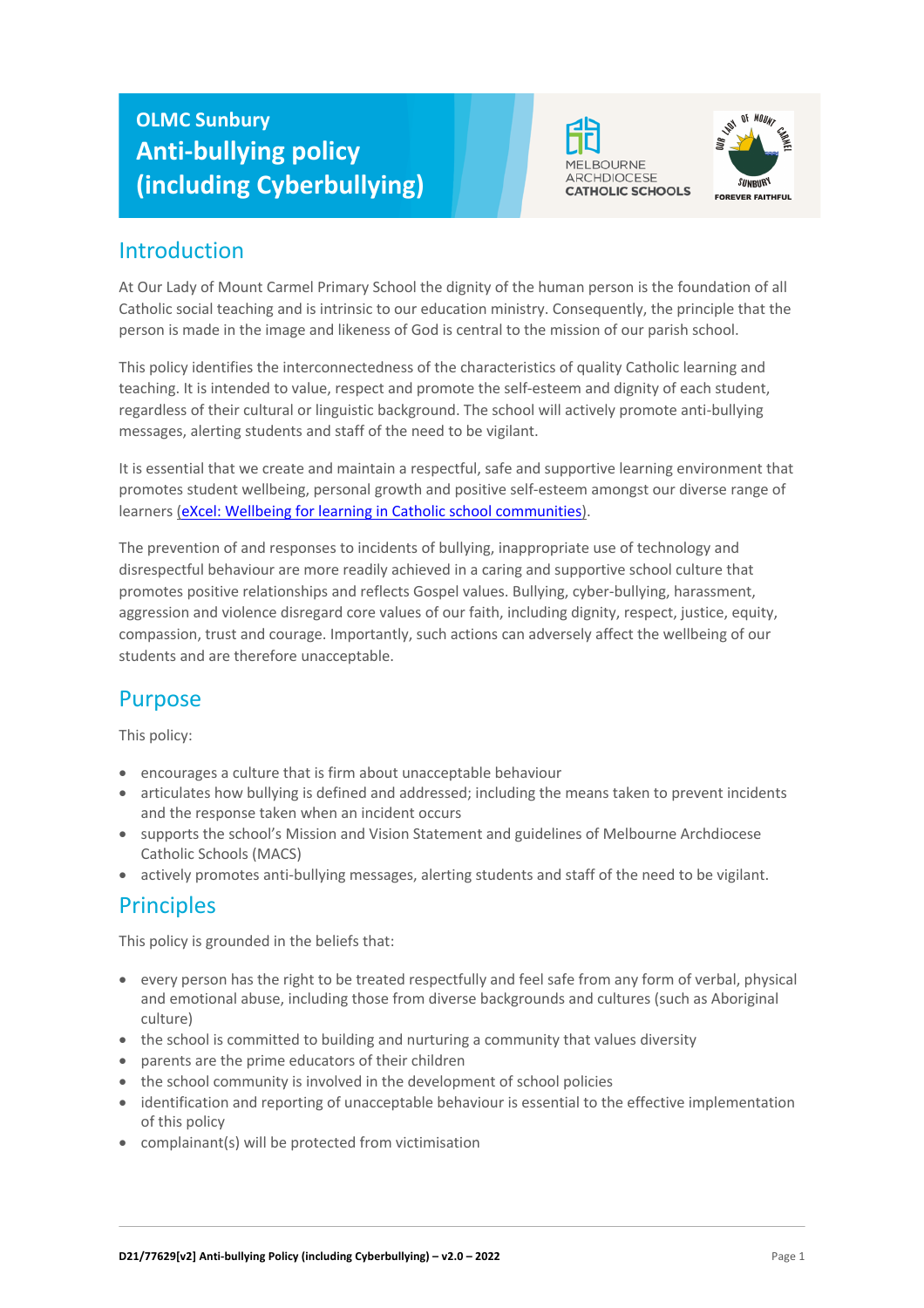- learning technologies are used ethically and responsibly in the school environment, and in a way that minimises the opportunity for children, young people and students to be harmed
- communication is respectful and human dignity is valued
- regular monitoring of school policies is necessary, and improvements are made where appropriate.

### **Definitions**

**Bullying:** is repeated unreasonable behaviour directed towards a person that creates a risk to health and safety. It occurs when an individual or a group deliberately upsets or hurts another person, their property, reputation or social acceptance on more than one occasion. Forms of bullying include:

**Physical bullying**: pushing, shoving, fighting, pinching and any other unwelcome physical contact used intentionally to intimidate or hurt someone.

**Verbal bullying:** put downs, particularly those referring to physical characteristics, can result in loss of self-esteem. Racial discrimination of any kind is a form of bullying.

**Gesture bullying:** non-verbal signals used to silence and intimidate a victim.

**Extortion bullying:** physically stronger and more powerful students may bully other students into giving up their possessions, buying food and drink, or taking part in rule breaking activities.

**Exclusion bullying:** deliberately being left out of activities is a most hurtful form of bullying.

**Visual bullying:** offensive notes or material, graffiti, or damaging other people's possessions.

**Sexual bullying:** touching, sexually orientated jokes, drawings of, or writing about someone's body, using rude names or commenting about someone's morals, unwanted invitations of a sexual nature, asking questions about someone's private life.

**Cyber-bullying:** the use of various forms of electronic media to spread text and visual messages to cause hurt, embarrassment, intimidation.

**Categories of Bullying:** There are three broad categories of bullying:

- **1. Direct physical bullying:** This form includes hitting, tripping, and pushing or damaging property.
- **2. Direct verbal bullying:** This form includes name calling, insults, homophobic or racist remarks, or verbal abuse.
- **3. Indirect bullying:** This form of bullying is harder to recognise and often carried out behind the bullied person's back. It is designed to harm someone's social reputation and/or cause humiliation. Indirect bullying includes:
	- lying and spreading rumours
	- playing nasty jokes to embarrass and humiliate
	- mimicking
	- encouraging others to socially exclude someone
	- damaging someone's social reputation and social acceptance
	- cyber-bullying, which involves the use of email, text messages or chat rooms to humiliate and distress someone.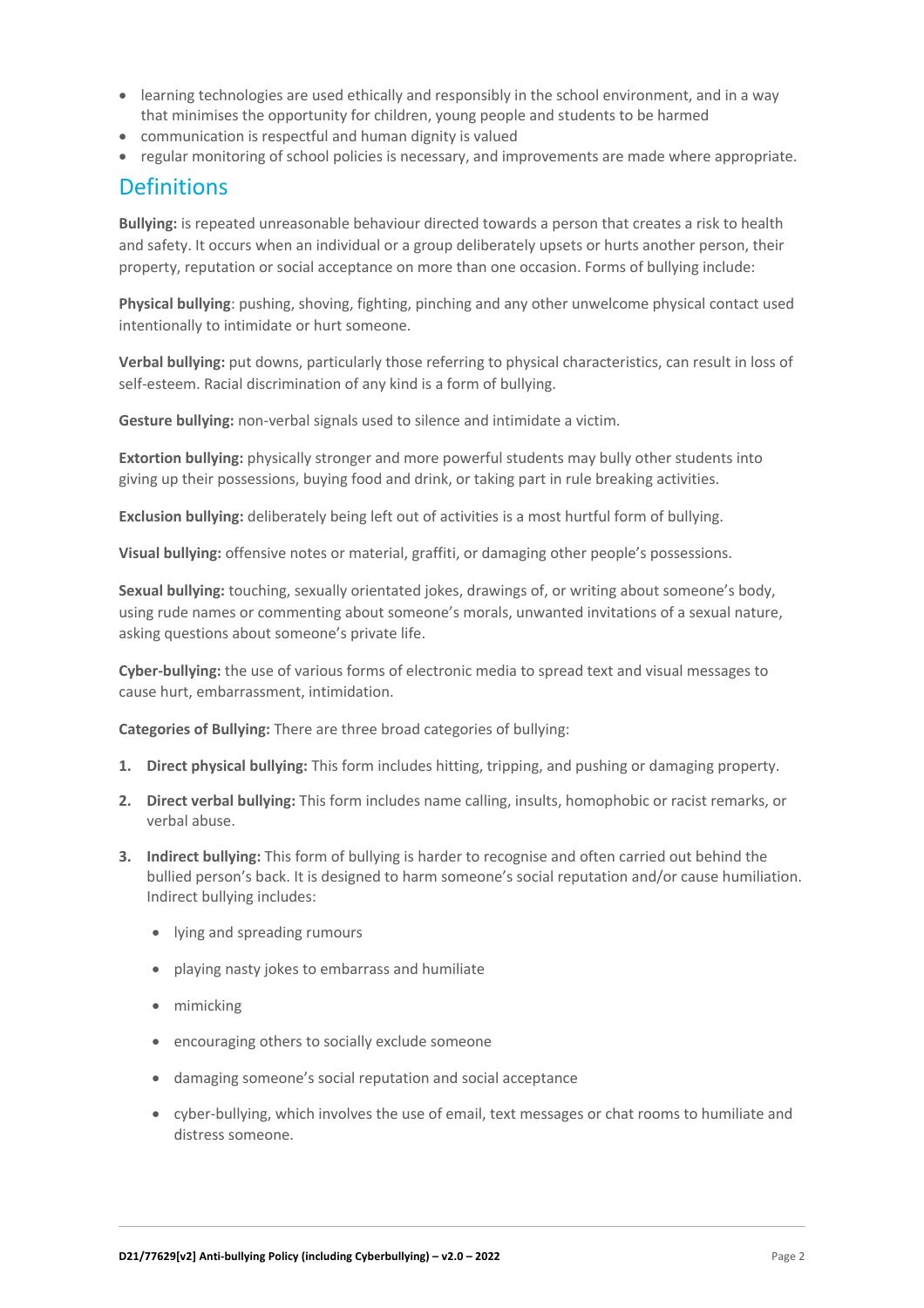#### **What Bullying is Not**

Many distressing behaviours are not examples of bullying, even though they are unpleasant and often require teacher intervention and management. There are three socially unpleasant situations that are often confused with bullying including:

- **Mutual conflict:** In mutual conflict situations, there is an argument or disagreement between students but not an imbalance of power. Both parties are upset and usually both want a resolution to the problem. However, unresolved mutual conflict sometimes develops into a bullying situation, with one person becoming targeted repeatedly for 'retaliation' in a one-sided way.
- **Social rejection or dislike:** Unless the social rejection is directed towards someone specifically and involves deliberate and repeated attempts to cause distress, exclude or create dislike by others, it is not bullying.
- **Single-episode acts:** Single episodes of nastiness or physical aggression are not the same as bullying. If a student is verbally abused or pushed on one occasion they are not being bullied. Nastiness or physical aggression that is directed towards many different students is not the same as bullying.

### **Procedures**

All members of our school community must be aware of the possibility of bullying and take action to prevent bullying if it is reasonably foreseeable.

#### **Responsibilities: The school**

Our Lady of Mount Carmel Primary School will respond to all reported incidents of bullying, perceived or actual, sensitively, fairly and promptly by:

- using an Anti-Bullying Response Pathway when we become aware of incidents. The Pathway assists with a regulated and thorough response.
- implementing an Anti-Bullying Action Plan as part of the Response Pathway.
- keeping a written record of any bullying investigation.
- encouraging students, staff and parent and carers to report bullying and cyber-bullying to the class teacher or directly to the principal
- investigating complaints of bullying and cyber-bullying in a manner that respects the dignity and privacy of those involved.
- ensuring that complaints of bullying and cyber-bullying are handled in a way that is sensitive to students' cultural and linguistic backgrounds, and that recognises the diverse circumstances of students
- nominating a person or staff to co-ordinate strategies for the resolution of specific bullying incidents reported in this school
- notifying parents/guardians/carers of bullying incidents involving their children and allowing them to have input into decisions that affect their children, where this is appropriate
- notifying the relevant Regional Leadership Consultant of any serious incident
- contacting the Police/Police Youth Liaison Officer if the bullying situation has involved violence, threat of harm or alleged criminal conduct
- maintaining records of bullying incidents and related interventions in accordance with relevant recordkeeping requirements (such as the Public Record Office Victoria Recordkeeping Standards)
- conducting Student Safety Audits at least once a year to promote safe, inclusive and respectful learning environments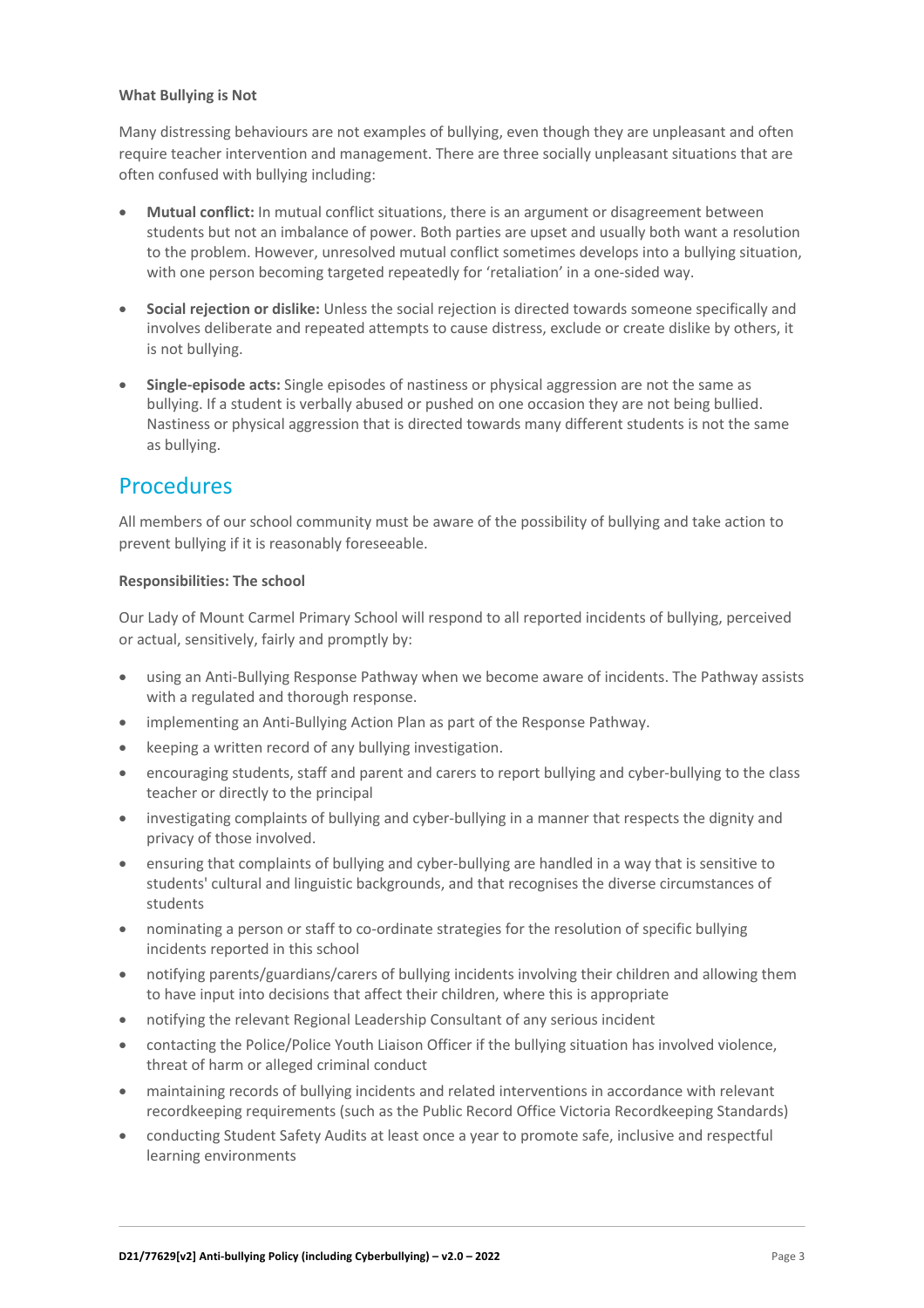- promoting student voice and empowerment in classrooms and through the use of Student Representative Council to discuss matters associated with bullying, cyber bullying, safety and wellbeing
- reviewing and evaluating the school's anti-bullying policy and the responsible use of technology procedures to ensure they are working effectively.
- engaging with parents/guardians/carers to review and evaluate the school's anti-bullying policy and the responsible use of technology procedures to ensure they are working effectively.

#### **Responsibilities: Staff**

Staff at Our Lady of Mount Carmel Primary School aim to treat all members of the school community with dignity and respect and build respectful relationships that respond effectively and sensitively to the needs of each student by:

- implementing the student anti-bullying and responsible use of technology procedures by responding promptly and appropriately to reported incidents of bullying, in a way that is sensitive to the diverse backgrounds and circumstances of students
- supporting the student anti-bullying and responsible use of technology procedures through positive modelling and the promotion of appropriate behaviour
- engaging in professional learning to support appropriate anti-bullying responses which could include cyber safety, restorative justice practices, mediation and developing social skills in students. Such opportunities are made available to staff on the same basis as other professional learning.
- supporting all aspects of related school policies
- remaining vigilant in how students are using technology through positive modelling and the promotion of appropriate behaviour
- embedding critical thinking, values clarification, respectful relationships and developing empathy into our teaching practice
- responding to bullying and cyber-bullying concerns by providing age appropriate guidance and boundaries so that students can learn to self-regulate.

#### **Responsibilities: Students**

Students at Our Lady of Mount Carmel Primary School have responsibilities to use technology appropriately and respectfully. The staff at Our Lady of Mount Carmel Primary School will encourage and support students to:

- follow the anti-bullying and responsible use of technology procedures
- immediately seek help from a trusted adult if they are aware of or involved in a bullying or cyberbullying incident
- seek support if bullied and refrain from retaliating in any bullying incident
- understand that any social networking site that identifies the school by name or image or implication is part of the school environment
- in age-appropriate circumstances the student should keep evidence of alleged bullying and produce it on request (for example phone text messages).

#### **Responsibilities: Parents/Guardians/Carers**

Parents/guardians/carers at Our Lady of Mount Carmel Primary School have responsibilities to use technology appropriately and respectfully. Our Lady of Mount Carmel Primary School will work in partnership with parents/guardians/carers in responding to incidents of bullying. Staff at Our Lady of Mount Carmel Primary School will: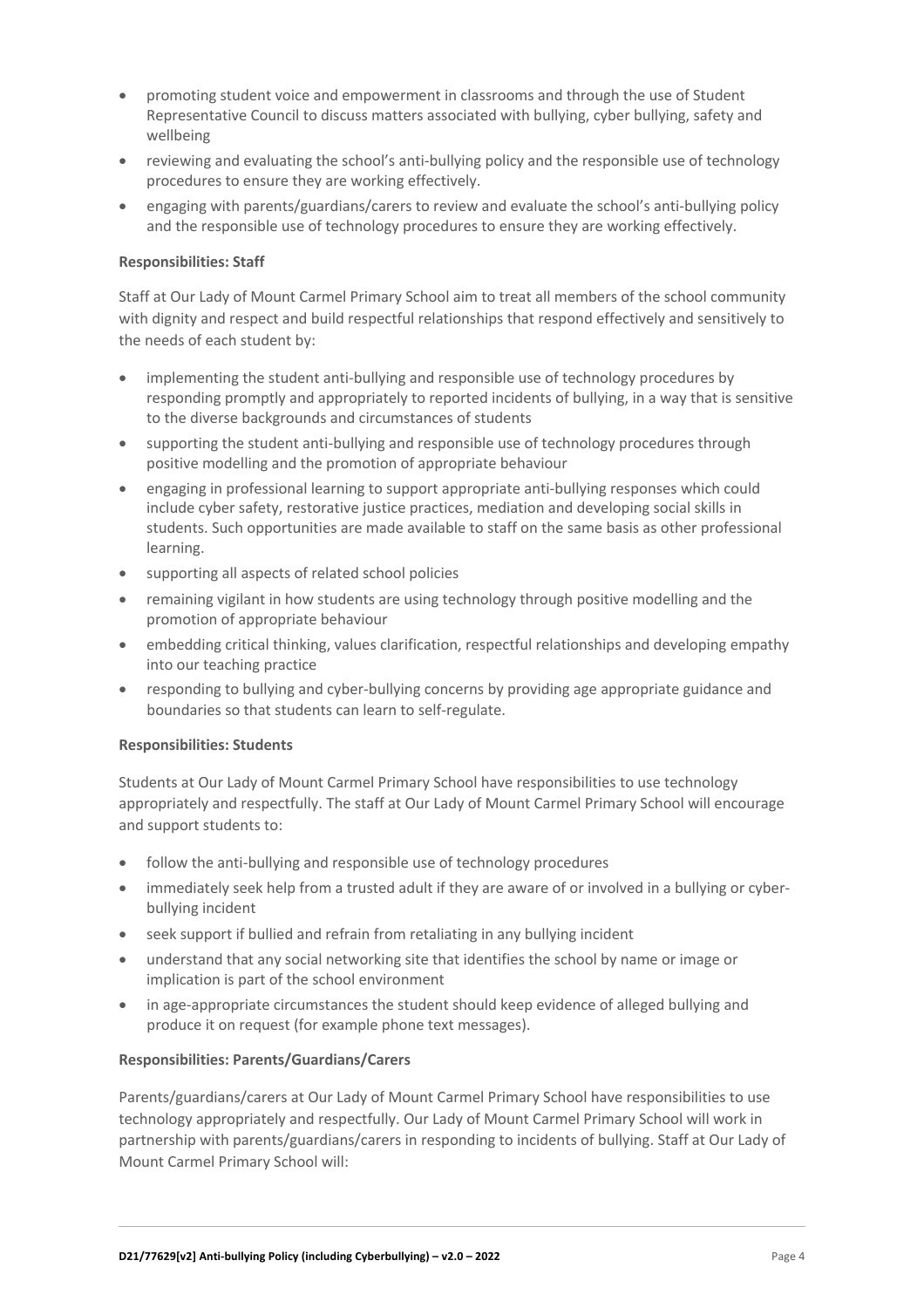- remind parents/guardians/carers about the need to reinforce the school messages in the proper use of technology to help children grow into ethical and responsible digital citizens
- encourage parents/guardians/carers to report serious matters of out-of-school hours bullying and cyber- bullying to the Police or other appropriate authority (such as the Internet Service Provider) and, as relevant, to the school
- ask parents/guardians/carers to contact the school immediately through the class teacher or directly through the principal if they know of any bullying incident
- expect that parents/guardians/carers will model behaviour that is indicative of Gospel values and that reflect the school's Vision and Mission statement. Thus parents/guardians/carers are required to act respectively to all members of the school community at all times.
- encourage parents/guardians/carers to report serious matters of out-of-school hours bullying and cyber- bullying to the Police or other appropriate authority (such as the Internet Service Provider). When such bullying concerns the wellbeing of their own child, parents/guardians/carers are to contact the principal.
- encourage parents/guardians/carers to be involved in decisions regarding incidents of bullying that affect their child, where this is appropriate.

## References

- Privacy Compliance Manual (2020). Catholic Education Commission of Victoria Ltd (CECV) (CEVN website)
- Department of Education and Training (Vic). 2021. Bullying Prevention and Response Policy
- Department of Education and Training (Vic). 2021. Cybersafety and Responsible Use of Digital **Technologies**
- Department of Education and Training (Vic). 2020. Mobile Phones Student Use.

### **Resources**

Bully Stoppers – a resource containing information and advice for the school community, including students, parents and school staff.

Bullying. No Way! – a website for Australian schools, managed by the Safe and Supportive School Communities Working Group (SSSC) which has representatives from all states and territories, including the Catholic and independent schooling sectors.

eSmart – assists schools to develop a culture that promotes the safe, smart and responsible use of technology.

eSafety Commissioner – provides a range of up-to-date information and resources, coupled with a complaints system to assist children who experience serious cyberbullying and image-based abuse.

Australian Student Wellbeing Framework (2018)

#### Student Wellbeing Hub

Catholic Education Commission of Victoria Ltd (CECV). (2018). Positive Behaviour Guidelines

Catholic Education Commission of Victoria (CECV). Child Safety Commitment Statement

Melbourne Archdiocese Catholic Schools. (2018). eXcel: Wellbeing for learning in Catholic school communities

Catholic Education Melbourne. (2017). Horizons of Hope: Vision and Context